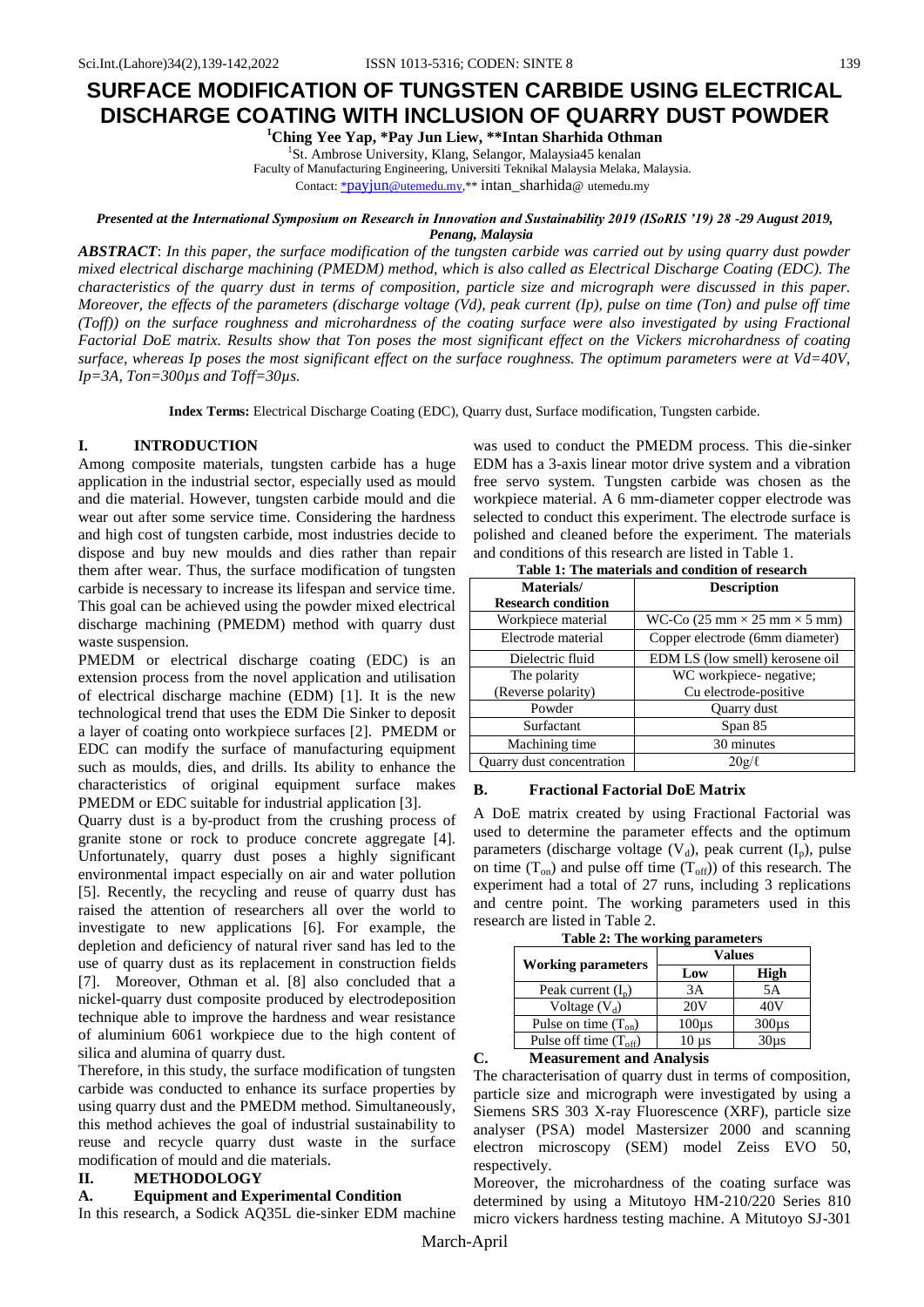portable surface roughness testing machine was used to investigate the surface roughness of coating.

# **III. RESULTS AND DISCUSSION**

## **A. Characteristics of Quarry Dust**

## **1) Composition of Quarry Dust**

The quarry dust used in this research was gained from the Department of Mineral and Geoscience Malaysia (JMG). The mass percentages of elements of quarry dust determined by using the XRF are listed in Table 3.

| Element   Si   Na   Al   K   Fe   Ca   Mg   Ti   Zr   Eu   Cr   Rb       |  |  |  |  |  |  |
|--------------------------------------------------------------------------|--|--|--|--|--|--|
| <b>Percentage</b> 54.0 22.5 10.3 7.0 2.4 1.5 1.3 0.4 0.2 0.1 0.1 0.1 0.1 |  |  |  |  |  |  |
|                                                                          |  |  |  |  |  |  |

The results show that Silica (Si) has the highest mass percentage (54.0%) compared with other elements. This composition is due to quarry dust is the by-product of the crushing process of granite stone or rock, which is mainly composed of Si [9].

#### **2) Particle Size and Micrograph of Quarry Dust**

Fig. 1 and fig. 2 show the particle size and micrograph of quarry dust obtained by using PSA and SEM, respectively.



The PSA shows that the quarry dust has an average particle size of approximately 48.423 µm, whereas SEM with 100X of magnification shows that it has a non-uniform shape.

### **Fig. 1: The particle size of quarry dust**



**Fig. 2: The micrograph of quarry dust**

**B. Effect of Working Parameters to the Coating Characteristics (Microhardness and Surface Roughness)**

# **1) The Fractional Factorial DoE Matrix**

The Fractional Factorial DoE  $2^{4-1}$  matrix was used in this research to gain the complete list of various parameters that effectively affect the characteristics of quarry dust coating [10]. According to De Lima et al. [10], Fractional Factorial Design can be used to reduce the number of experiment runs, machining time, and experiment cost as well as to achieve a better result. The matrix generated a total of 27

|                        | runs, including three replications and centre point. The   |  |  |
|------------------------|------------------------------------------------------------|--|--|
|                        | results of the average microhardness and surface roughness |  |  |
| are listed in Table 4. |                                                            |  |  |

**Table 4: Fractional Factorial DoE Matrix with micro hardness and surface roughness result**

|                         |                |                           |         |                          |                    | anu surrace roughness result<br><b>Micro</b> | <b>Surface</b>   |
|-------------------------|----------------|---------------------------|---------|--------------------------|--------------------|----------------------------------------------|------------------|
| <b>Standard</b>         | Run            | $\mathbf{I}_{\mathbf{p}}$ | $V_{d}$ | $\mathbf{T}_{\text{on}}$ | $\mathbf{T_{off}}$ | <b>Hardness</b>                              | <b>Roughness</b> |
| Order                   | Order          |                           |         |                          |                    | (HV)                                         | $(\mu m)$        |
| 5                       | 1              | 3                         | 20      | 300                      | 30                 | 1267.8                                       | 4.57             |
| 23                      | $\overline{2}$ | 3                         | 40      | 300                      | 10                 | 1261.5                                       | 3.47             |
| 12                      | $\overline{3}$ | $\overline{5}$            | 40      | 100                      | 10                 | 1188.4                                       | 5.33             |
| 18                      | $\overline{4}$ | 5                         | 20      | 100                      | 30                 | 1201.9                                       | 6.37             |
| 10                      | 5              | $\overline{5}$            | 20      | 100                      | 30                 | 1289.5                                       | 6.26             |
| 26                      | 6              | $\overline{4}$            | 30      | 200                      | 20                 | 1274.0                                       | 5.69             |
| 15                      | 7              | 3                         | 40      | 300                      | 10                 | 1059.7                                       | 3.11             |
| 16                      | $\overline{8}$ | $\overline{5}$            | 40      | 300                      | 30                 | 1350.4                                       | 4.78             |
| $\overline{c}$          | 9              | 5                         | 20      | 100                      | 30                 | 1046.8                                       | 4.85             |
| $\overline{6}$          | 10             | 5                         | 20      | 300                      | 10                 | 1526.2                                       | 4.63             |
| 20                      | 11             | 5                         | 40      | 100                      | 10                 | 1293.5                                       | 4.97             |
| 27                      | 12             | $\overline{4}$            | 30      | 200                      | 20                 | 1046.7                                       | 4.56             |
| $\mathbf{1}$            | 13             | 3                         | 20      | 100                      | 10                 | 1097.7                                       | 1.72             |
| 19                      | 14             | $\overline{3}$            | 40      | 100                      | $\overline{30}$    | 1064.9                                       | 1.82             |
| $\overline{4}$          | 15             | 5                         | 40      | 100                      | 10                 | 1055.5                                       | 3.20             |
| 25                      | 16             | $\overline{4}$            | 30      | 200                      | 20                 | 1106.4                                       | 3.86             |
| 22                      | 17             | 5                         | 20      | 300                      | 10                 | 1104.0                                       | 6.53             |
| 24                      | 18             | 5                         | 40      | 300                      | 30                 | 1399.9                                       | 6.40             |
| 13                      | 19             | $\overline{3}$            | 20      | 300                      | 30                 | 1392.7                                       | 3.47             |
| 11                      | 20             | 3                         | 40      | 100                      | 30                 | 1252.2                                       | 2.33             |
| 14                      | 21             | 5                         | 20      | 300                      | 10                 | 1236.7                                       | 5.13             |
| 7                       | 22             | 3                         | 40      | 300                      | 10                 | 1147.0                                       | 3.24             |
| 17                      | 23             | $\overline{3}$            | 20      | 100                      | 10                 | 1088.9                                       | 4.20             |
| 8                       | 24             | 5                         | 40      | 300                      | 30                 | 1247.1                                       | 4.49             |
| 21                      | 25             | 3                         | 20      | 300                      | 30                 | 1088.9                                       | 4.62             |
| $\overline{\mathbf{3}}$ | 26             | $\overline{3}$            | 40      | 100                      | 30                 | 1025.1                                       | 4.14             |
| 9                       | 27             | 3                         | 20      | 100                      | 10                 | 1065.2                                       | 2.74             |

### **2) The Vickers Microhardness**

According to Fig. 3, Minitab generated the main effect plot of parameters  $(V_d, I_p, T_{on}, and T_{off})$  on the microhardness of coating surface. Besides, Equation (1) presents the regression equation developed by Minitab for the optimization and validation of EDC parameters to Vickers micro-hardness.





(1)

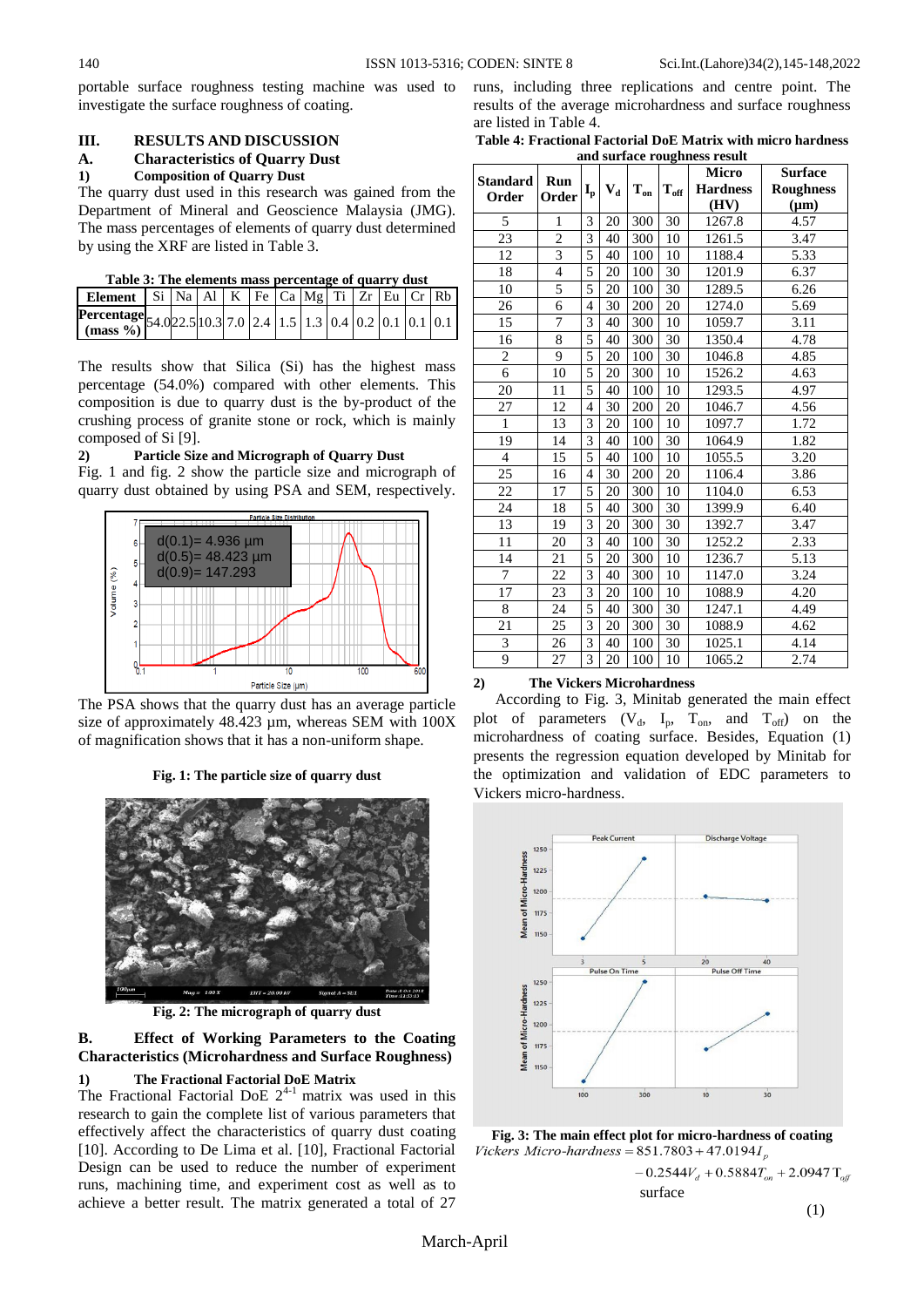Based on Fig. 3,  $I_p$  and  $T_{on}$  exert a highly significant effect on the microhardness of the coating surface. With increased  $I_p$  and  $T_{on}$ , the microhardness of coating surface increases. This phenomenon can be explained from the viewpoint of discharge erosion. The amount of discharge erosion depends on the amount of electrical discharge, which is the factor of  $I_p$  and  $T_{on}$ . When  $I_p$  and  $T_{on}$  increase, the discharge erosion increases and causes a large amount of quarry dust to melt and deposit onto the surface of tungsten carbide, resulting in increased microhardness.

Moreover, the coating microhardness increases with increased  $T_{\text{off}}$ . With increased  $T_{\text{off}}$ , the ionisation process takes longer and the melted material by electrical discharge acquires sufficient time to achieve a full solidification. Therefore, a higher value of microhardness can be achieved by increasing the  $T_{\text{off}}$ , this finding are similar and supported by Kumar et al. [11].

However, the discharge voltage shows a less significant effect on the coating microhardness. The trend shows that the microhardness decreases as  $V_d$  increases. This result can be explained by material deposition. With increased  $V<sub>d</sub>$ , the distance of the spark gap between the electrode and workpiece increases, causing the molten material to be easily flushed away by the dielectric fluid [2]. Thus, the low deposition of material results in decreased microhardness with increased  $V_d$ .

On the other hand, after EDC process, the highest microhardness of the coating achieved is 1526.2 HV, which is about 1.7 times harder than the WC-Co workpiece (average microhardness is 922.7 HV). This is due to the chemical reaction during the EDC process. In high coating temperature, quarry dust melted and decompose Si elements. The Si elements was then reacted with C elements that released from the long carbon chain of kerosene oil and become SiC compound (about 2800HV [12]). This theory is supported by the research of Molinetti and his co-workers [12]. As a result, the formation of SiC compound in the coating enhanced the microhardness of WC-Co workpiece.

| <b>Predicted optimum</b>     | <b>Values</b>            |
|------------------------------|--------------------------|
| parameter                    |                          |
|                              | 3A                       |
| $\Gamma_{\text{on}}$         | $300\mu s$               |
| $\rm T_{off}$                | $30\mu s$                |
| V <sub>d</sub>               | 40V                      |
| <b>Predicted result</b>      |                          |
| <b>Vickers-microhardness</b> | <b>Surface roughness</b> |
| 1222.0235 HV                 | $3.5211 \mu m$           |



### **Fig. 4: The main effect plot for surface roughness of coating surface**

Surface Roughness =  $0.3407 + 0.98050I_n$ 

 $-0.03254V_d + 0.00271T_{on} + 0.02425T_{off}$ (2)

#### 3. **Surface Roughnes**

Equation (2) provides the regression equation developed by Minitab for the optimization and validation of EDC parameters to surface roughness of EDC samples. The main effect plot for surface roughness is shown in Fig. 4. Based on Fig. 4,  $I_p$  exerts a highly significant effect on the surface roughness of coating. The high  $I_p$  leads to higher discharge energy and cause a non-uniform coating on the workpiece surface. Similarly, Rahang and Patowari [13] found that the lowest surface roughness value was found at  $3 A of I_n$ , whereas the highest surface roughness value was found at  $6$  A of high  $I_p$  setting. This proves that the value of surface roughness is increasing with the  $I_p$  setting.

The value of surface roughness increases with increased  $T_{on}$  and  $T_{off}$ . This result may be explained by the fact that material deposition during EDC is directly proportional to the amount of supplied discharge energy while it is controlled by the  $T_{on}$  and  $T_{off}$ . Therefore, the increase in  $T_{on}$ and  $T_{\text{off}}$  causes more material to melt and coat or deposit onto the workpiece surface, resulting in increased surface

| roughness.                             |                         |                          |                          |               |                    |        |  |  |  |  |
|----------------------------------------|-------------------------|--------------------------|--------------------------|---------------|--------------------|--------|--|--|--|--|
| Table 6: Result of the validation test |                         |                          |                          |               |                    |        |  |  |  |  |
|                                        |                         |                          |                          |               |                    |        |  |  |  |  |
| <b>Respond</b>                         | <b>Predicted result</b> | Replicate1               | <b>Replicate2</b>        | Replicate3    | Average            | Error% |  |  |  |  |
| <b>Vickers micro</b>                   | 1222.0235 HV            | 1215.0 HV                | 1212.8 HV                | 1210.2 HV     | 1212.7 HV          | 0.763% |  |  |  |  |
| hardness                               |                         |                          |                          |               |                    |        |  |  |  |  |
| <b>Surface</b><br>roughness            | $3.5211 \mu m$          | $3.619 \,\mathrm{\mu m}$ | $3.647 \,\mathrm{\mu m}$ | $3.612 \mu m$ | $3.626 \text{ µm}$ | 2.979% |  |  |  |  |
|                                        |                         |                          |                          |               |                    |        |  |  |  |  |

Moreover, Fig. 4 shows that the mean of surface roughness value decreases with increased  $V_d$  from 20 V to 40 V. This phenomenon can be explained from the viewpoint of discharge density. As the setting of  $V_d$  increased, the ionisation channel widens and leads to low discharge density. Hence, a lower value of surface roughness can be achieved by apply a high  $V_d$  setting

# **B. OPTIMISATION OF PARAMETERS AND VALIDATION TEST**

### **1) Optimisation of Parameters**

An optimisation plot was generated during the Fractional Factorial analysis, and its details are listed in Table 5.